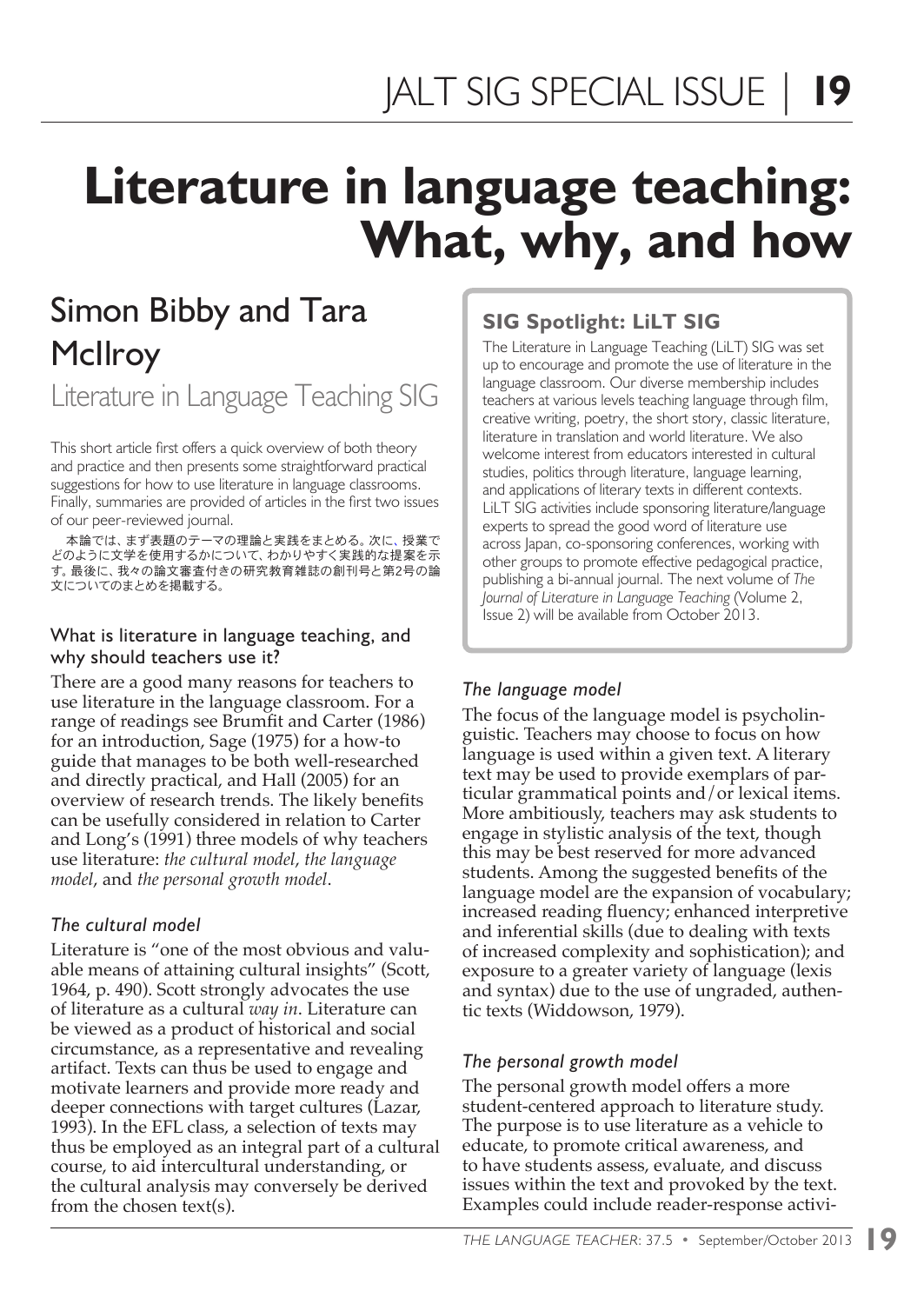ties (Rosenblatt, 1938) that personalize the reading experience, or reactions to a text that help connect reading to students' lives (Showalter, 2003). This model is used in different contexts, but is particularly well suited to the developing language learner reflecting on development through childhood and adolescence, and thus is particularly suited to the high school and undergraduate university classroom.

#### How to choose literature: Establishing criteria

The key element in determining the success or otherwise of literature use in the language classroom is the choice of literary work. If the language is too difficult, or the subject matter too culturally distant, learning gains may be minimal (McKay, 1982). What are the possible solutions?

Certainly, graded readers are one option for teachers in a variety of contexts and there use is addressed elsewhere, but teachers may also choose to use literature *as is*, neither written for language students, nor diluted. How can teachers seek to evaluate whether a text may be suitable? We suggest some useful, readily applicable criteria below:

#### *Relevance and accessibility*

As with any language-learning course planning, a needs analysis is recommended for considering ways to integrate a literary theme. But don't be afraid to challenge students with more involved, weightier topics. Have your students reach far beyond the standard ESL/EFL textbook fare, the steady yet stultifying topics of free time, family, friends, etc. Entice, engage, and enthrall them in reading and discussing topics that mean something to them. Let's teach up rather than dumb down to students subjected to admass, perpetual SMS, and general short-termism.

Regarding length, if the book is too long students may simply be scared off and so teachers should make reasonable assessments of ability in order to select texts. Possessing a working knowledge of the local literature and applying the wants and needs of students to the planning of the course of study can make for a potent use of literary texts for successful language teaching.

#### *Genre and narrative structure*

A fundamental choice is whether to use multiple extracts, short stories, poems, or drama in a course, or to focus on one or more lengthier texts. Additionally, the use of literature in translation

is another option available to teachers of English. In using shorter extracts, teachers may consider connecting within an overriding theme or series of themes when submitting a course proposal.

#### *Balance between action and description*

This of course does depend on how the teacher chooses to use the text, the students' majors, and the level of students, but L2 readers may struggle upon being confronted with an excess of colorful description and, alas, quite possibly just give up on the text. A suitable balance between description and action is thus something to bear in mind when choosing texts.

#### *Syntactic and lexical accessibility*

As with selecting any text for classroom use, the difficulty level should be anticipated by the instructor and materials developed accordingly. Lexical difficulty can be gauged using a variety of methods. One example suitable for readily available copyright-free literary texts is the frequency analysis available at <lextutor.ca>. With this information, teachers can prepare materials confident in the knowledge that they have assessed the difficulty level for students.

#### *Multimodal and multimedia representations*

Viewing the film version of a class text is likely to support understanding, particularly of lengthier narratives. Similarly, graphic novels, audio recordings, theatre productions, and shorts on YouTube can all assist students. Comparing versions can be a beneficial class activity, considering why a film director may have chosen to omit scenes, to amend the story, to change the focus, to exclude certain characters, or even change the ending. This should only be tried after reading, as the film version is often different, sometimes very different. While it may also defeat the object of reading and creating mind's eye meaning with the language if this is pre-created, pre-visualised, and pre-digested. Watching the film can be assigned as homework, after reading, to be discussed in class.

#### *What do you like as a teacher?*

Finally, if the teacher radiates boredom, it is unlikely that students will be enthused. So, teach what you like to read (within reasonable realms of syntactical and lexical access), and you are likely to be more energetic, and your enthusiasm for the text will communicate itself to students. "This